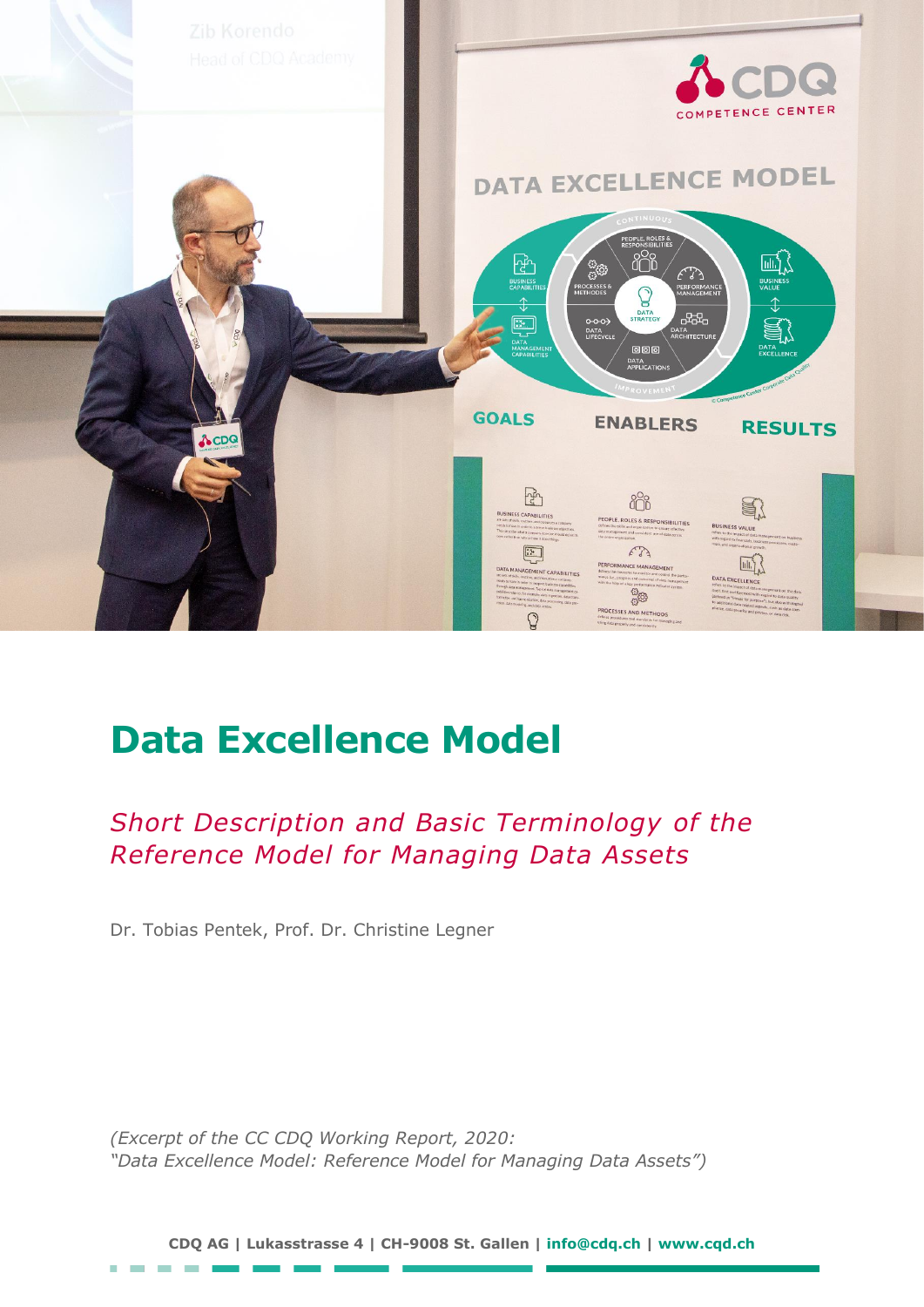

## **1. Introduction**

. . .

The digital transformation of businesses has brought a fundamental change in many industries. Companies increasingly consider data a business critical and competition relevant asset enabling new products and services, as well as datadriven strategies.

Managing data as a strategic asset is a challenge, as it requires from companies to revise established data management approaches and concepts in order to be more effective in gaining value from data. Data management itself is required to broaden its scope in order to cover not just master data, but analytical data and other data types as well, while extending the original focus on data quality to additional aspects, such as data compliance, data security and privacy, or data risk.

In a joint effort, comprising more than 15 European companies as well as researchers from three European universities, the Competence Center Corporate Data Quality (CC CDQ) has developed a reference model for data management in the digital economy: the Data Excellence Model (DXM). It offers support and guidance for practitioners in the implementation of data management by defining major design areas, while at the same time supporting the transformation into a digital and data-driven company.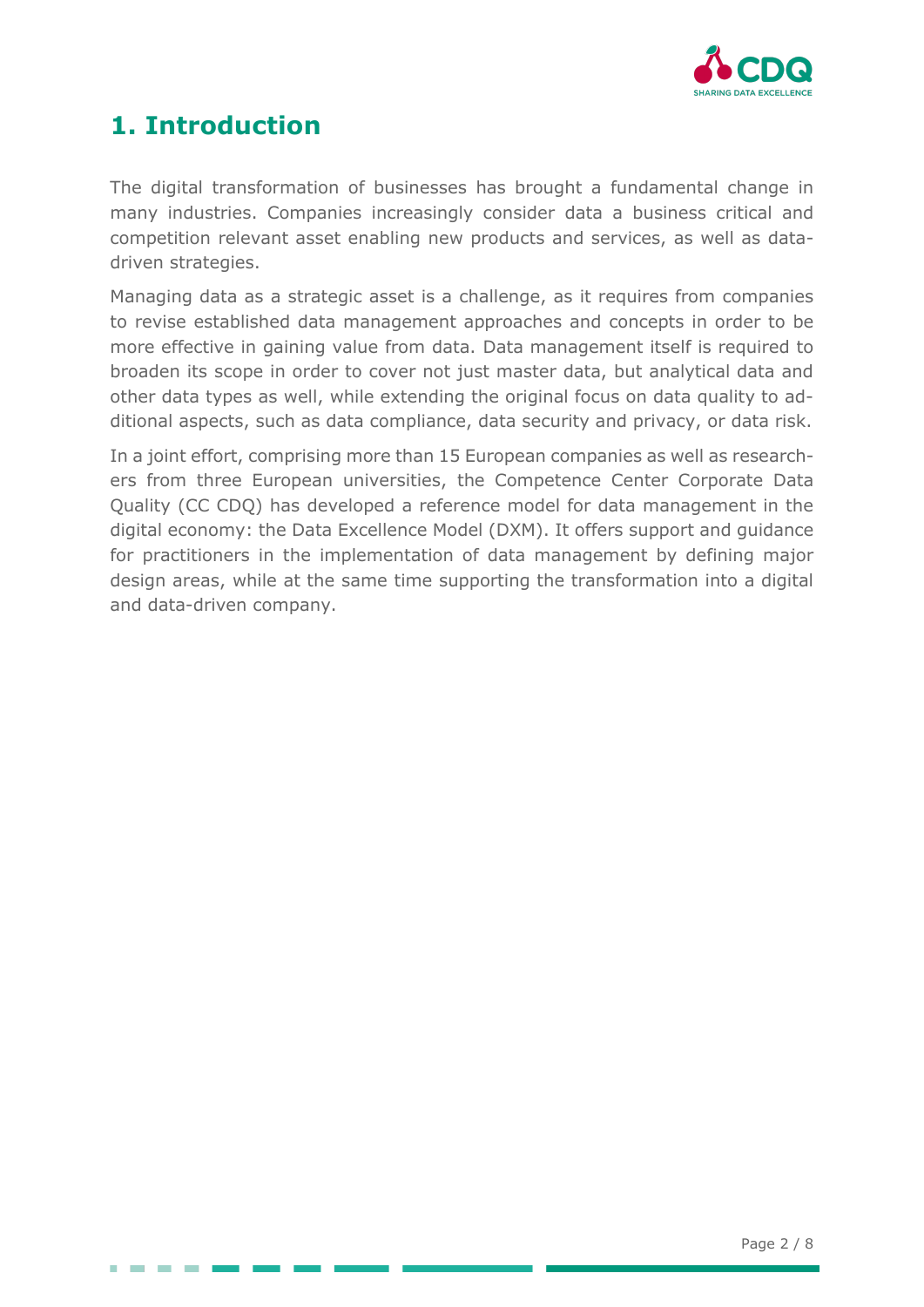

## **2. Purpose of the Model**

As a reference model, the Data Excellence Model (DXM) aims at answering typical questions related to data management like:

- ‒ How to start? Where to focus on?
- ‒ How mature are we, and where do we need to improve?
- ‒ Where do we stand compared to others?
- What are good practices?
- ‒ Which proven methods and concepts should we use?

In answering these questions, one of the challenges is to align stake-holders from diverse backgrounds, find a common understanding and to agree on a way forward. This is the motivation for using a reference models, as generic blueprint, in a data management initiative.



The DXM defines the main building blocks (so-called design areas) for excellence in data management.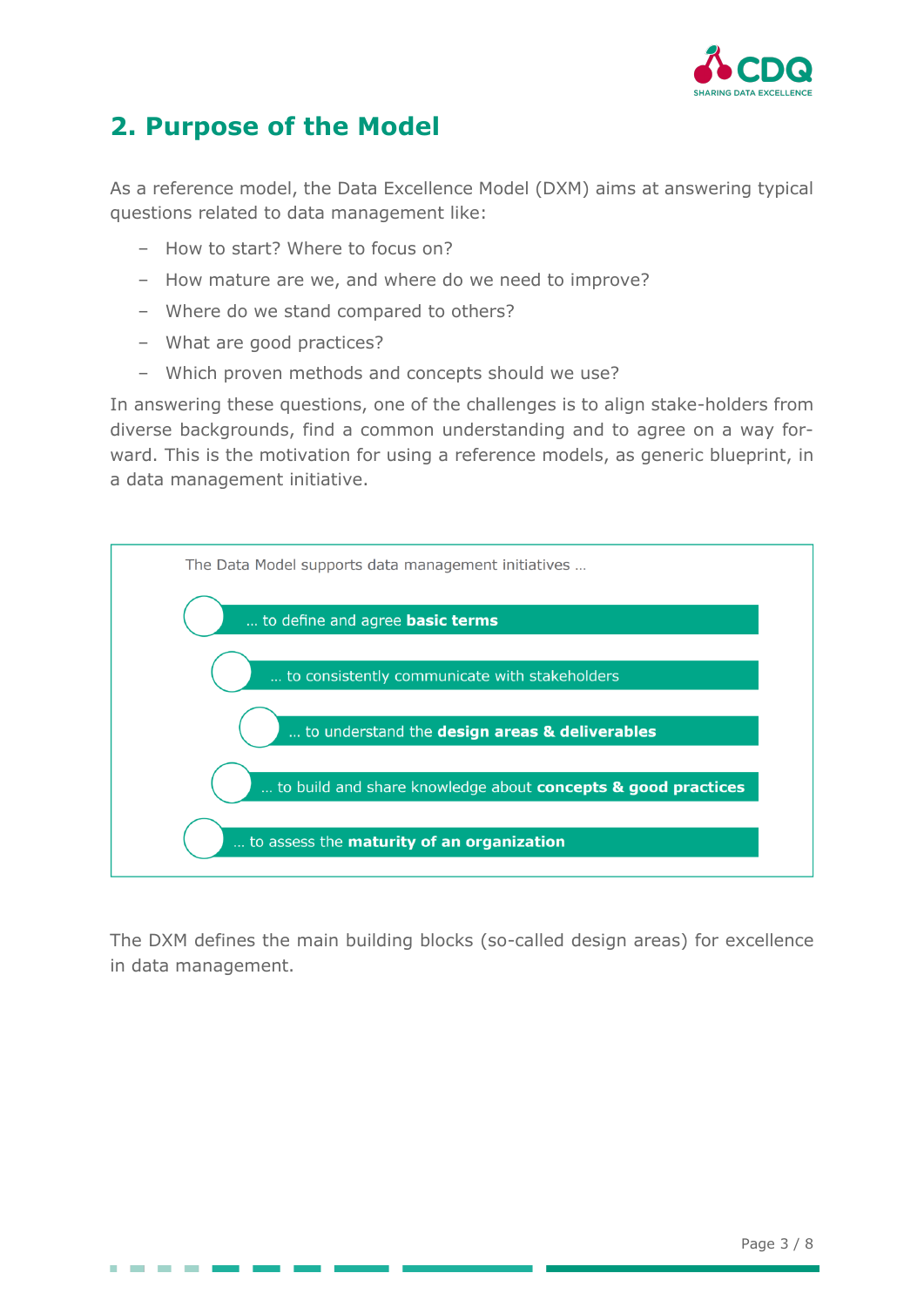

## **3. Structure of the Model**

Given the understanding of data as a strategic asset, the structure of the DXM builds on the principles of excellence management and the logic of continuous improvement cycles. The DXM specifies 12 building blocks (so-called design areas) for excellence in data management across three categories: Goals, Enablers, and Results. These categories are interlinked by a continuous improvement cycle:

- ‒ **Goals** break down the overall purpose of excellent data management through the interplay of Business Capabilities and Data Capabilities. Together these capabilities are explicated in the form of a Data Strategy.
- ‒ **Enablers** outline the required data management capabilities to achieve the Goals:
	- ‒ People, Roles and Responsibilities;
	- ‒ Processes and Methods;
	- ‒ Data Lifecycle;
	- ‒ Data Applications;
	- Data Architecture; and
	- Performance Management.
- ‒ **Results** indicate to what extent the Goals have been achieved in terms of two quantifiable aspects: Data Excellence and Business Value.
- ‒ **Continuous Improvement** allows adjustment of both Goals and Enablers, ensuring the dynamic nature of the reference model.

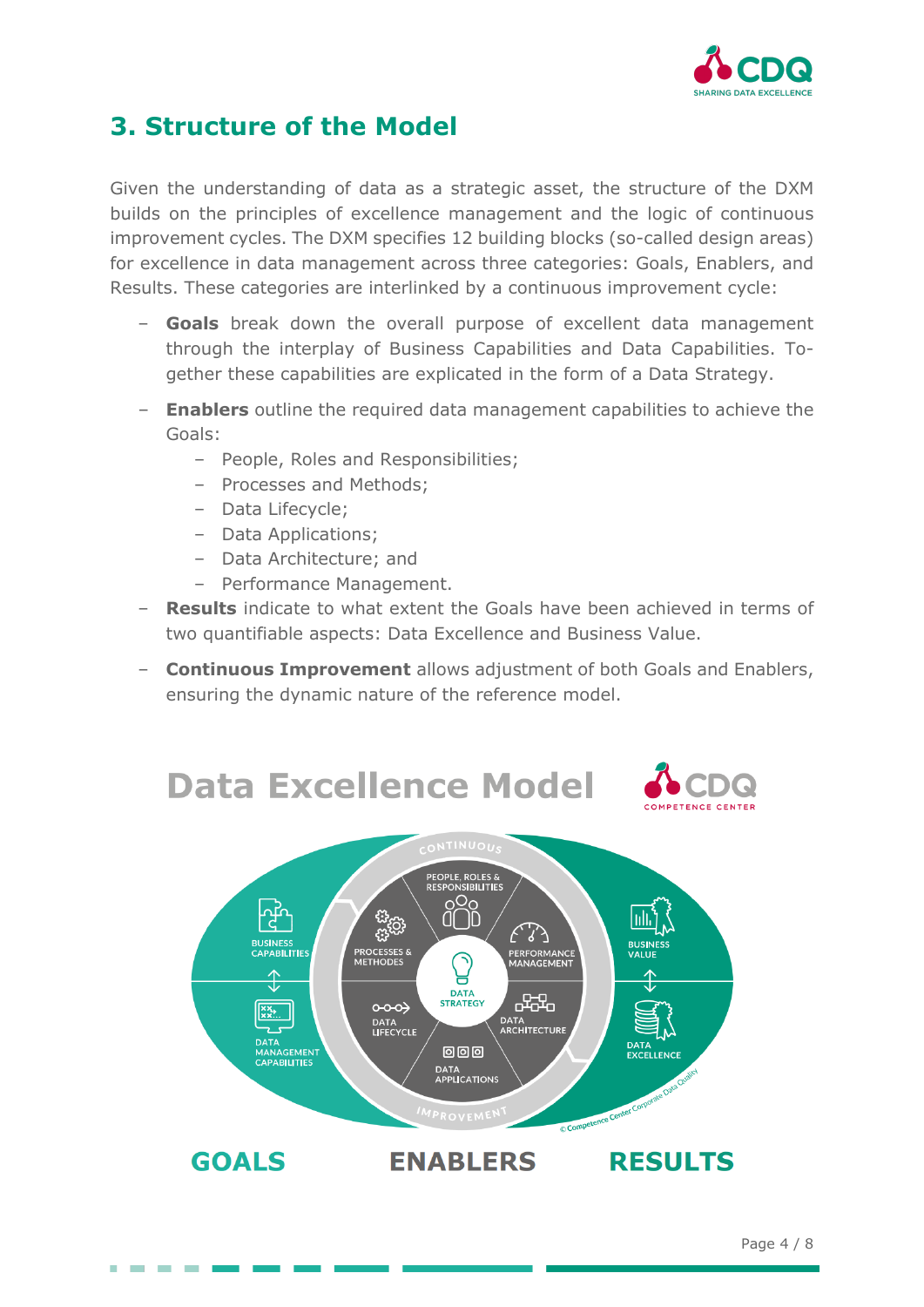

## **4. Design Areas**

#### 4.1. Goals

By first taking a look at and understanding the business capabilities required and then defining and developing appropriate data management capabilities, data managers can align their activities with business.

**Business capabilities** are sets of skills, routines, and resources a company needs to have in order to achieve business objectives. They describe what a company does (or should do) at its core, rather than why or how it does things.

**Data management capabilities** are sets of skills, routines, and resources a company needs to have in order to support business capabilities through data management. Typical data management capabilities refer to, for example, data ingestion, data transformation and harmonization, data processing, data provision, data modeling, and data access.

**Data strategy** defines the scope and objectives of data management and specifies the roadmap for providing the data management capabilities required.

#### 4.2. Enablers

Enablers define the design areas of data management which are to be considered for providing the data management capabilities required.

**People, roles and responsibilities** defines the skills and organization to ensure effective data management and consistent use of data across the entire organization.

**Processes and methods** defines procedures and standards for managing and using data properly and consistently.

**Data lifecycle** defines data objects and documents, and reviews data sources, operational data activities (i.e., ranging from data acquisition and creation to data archiving), data consumers, and data use contexts.

**Data applications** defines the software components supporting data management activities.

**Data architecture** defines the conceptual data model, specifies which data is stored in which application, and describes how data flows between applications.

**Performance management** defines the measures to monitor and control the performance (i.e., progress and outcome) of data management with the help of a key performance indicator system.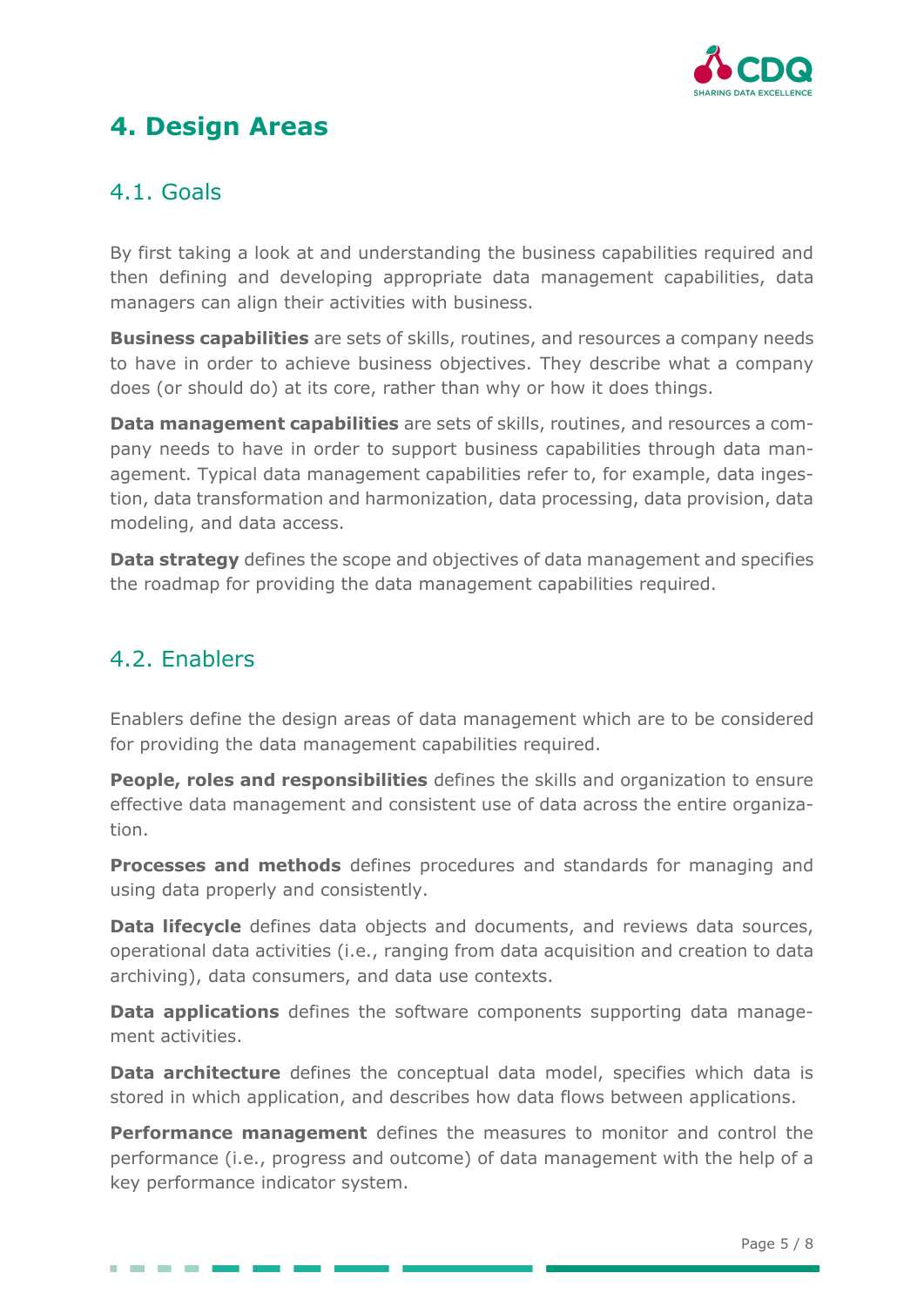

#### 4.3. Results

**CONTRACTOR** 

The results of data management are twofold: first, and most obviously, data management has a direct impact on the data itself, defined as "data excellence" in the reference model; second, data management adds value to business, defined as "business value" in the reference model.

**Data excellence** refers to the impact of data management on the data itself, first and foremost with regard to data quality (defined as "fitness for purpose"), but also with regard to additional data related aspects, such as data compliance, data security and privacy, or data risk.

**Business value** refers to the impact of data management on business with regard to financials, business processes, customers, and organizational growth.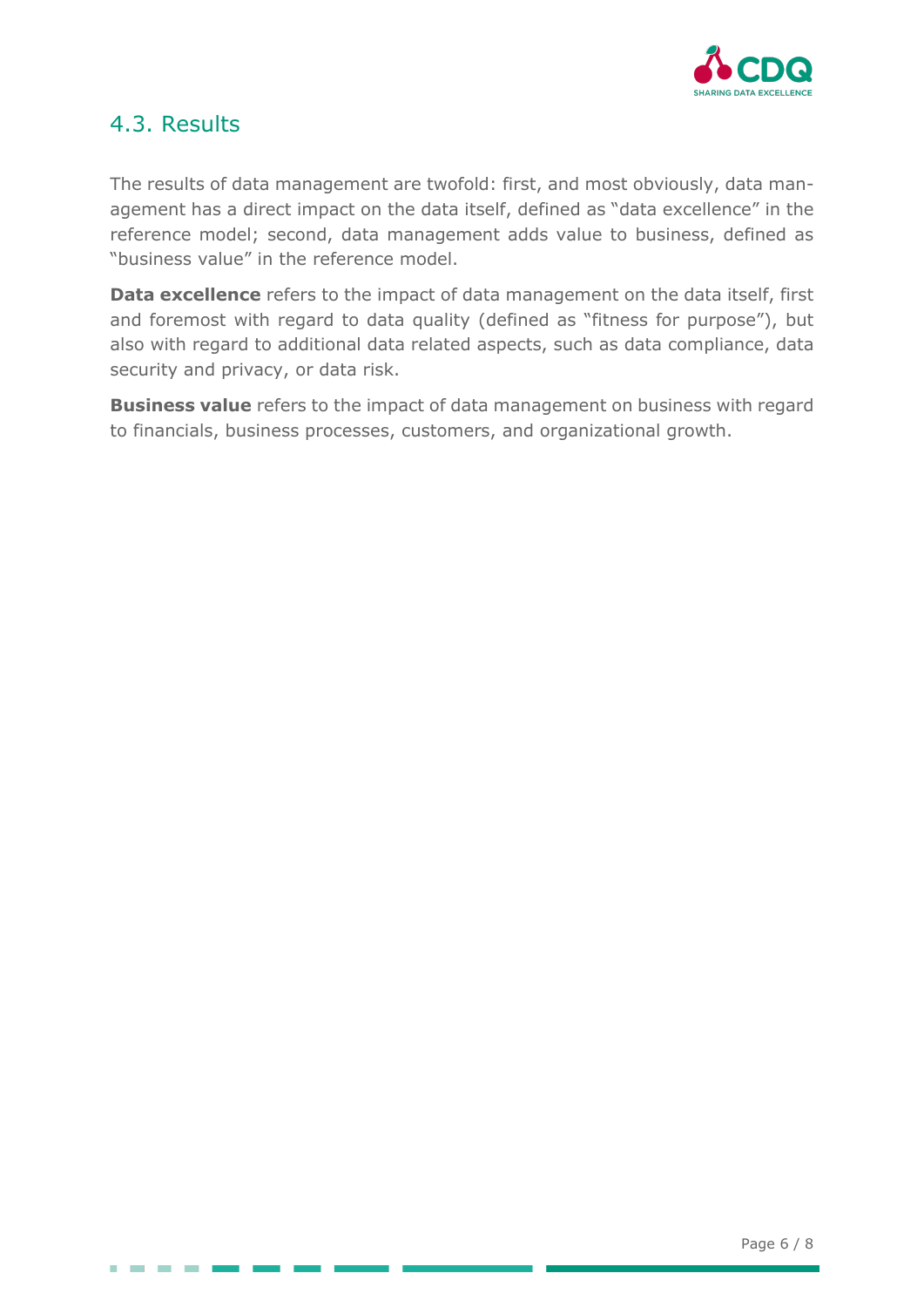

## **5. About the Competence Center CDQ**

The Competence Center Corporate Data Quality (CC CDQ) is a research consortium and expert community in the field of data management. CC CDQ's mission is to support companies in managing data as an asset by developing and transferring innovative approaches into everyday business practice. Since 2006, the CC CDQ activities comprise three pillars:

- ‒ **Networking** with data management experts in the CC CDQ community through workshops and informal exchanges.
- ‒ **Research and co-innovation** to develop innovative, practice proven solutions and approaches for enterprise-wide data management.
- ‒ **Knowledge sharing and good practices** in the CC CDQ Knowledge Base containing use cases and company presentations, concepts, methods and tools, research papers and working reports.

The CC CDQ bridges the gap between theory and practice by bringing together data management experts from companies and academia:

- professionals from more than 15 renowned companies that consider data management critical for the success of their businesses
- ‒ researchers come from leading academic institutions, such as the University of Lausanne and the University of St. Gallen.

## **Partner Companies of the CC CDQ**



Current and former member companies of the CC CDQ